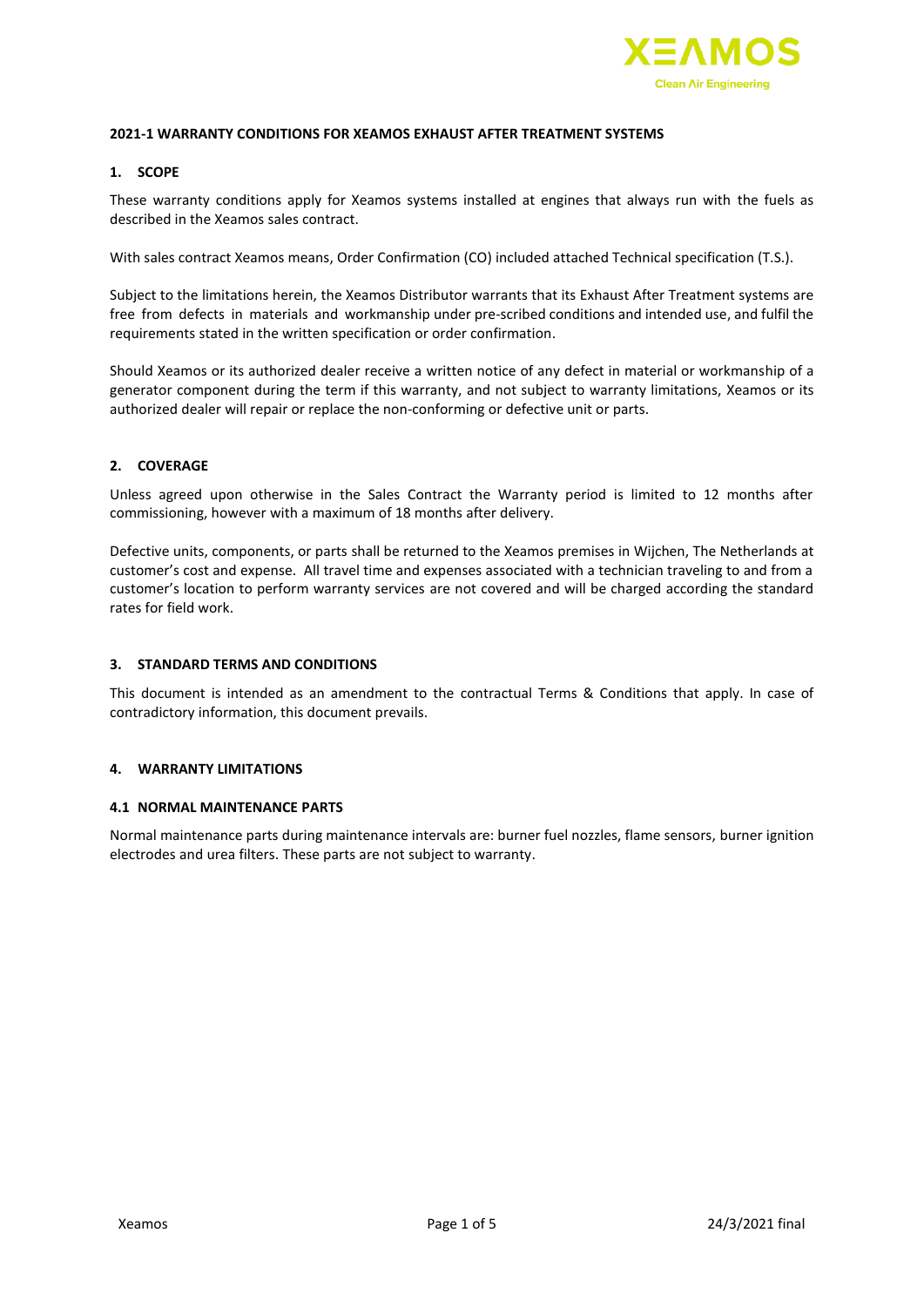

### **4.2 WEAR AND TEAR PARTS**

The following wear & tear parts are covered by specific warranty conditions that prevail over the contractual warranty period.

The table below (table 4.2) gives the period wherein the emission performance can be achieved in relation to the sulphur content of the engine fuel.

| Table 4.2: performance guarantee |  |
|----------------------------------|--|
|                                  |  |

| Table - performance guarantee                                                                             |                                |                        |                        |  |  |
|-----------------------------------------------------------------------------------------------------------|--------------------------------|------------------------|------------------------|--|--|
|                                                                                                           | <b>Ultra-Low Sulphur Fuels</b> | <b>Fuels with</b>      | <b>Fuels with</b>      |  |  |
|                                                                                                           | max. 50 ppm                    | Max. 1000 ppm Sulphur  | > 1000 ppm Sulphur     |  |  |
|                                                                                                           | (Engine running hours)         | (Engine running hours) | (Engine running hours) |  |  |
| <b>SCR Catalyst</b>                                                                                       | 15.000 1                       | 8.000 <sup>2</sup>     | 8000 <sup>2</sup>      |  |  |
| <b>Diesel Oxidation Catalyst</b>                                                                          | 15.000 1                       | n/a                    | n/a                    |  |  |
| Diesel Particle Filters (un-                                                                              | 15.000 1                       | n/a                    | See sales contract     |  |  |
| coated)                                                                                                   |                                |                        |                        |  |  |
| Diesel<br><b>Filters</b><br>Particle                                                                      | 8.000 <sup>1</sup>             | 4.000 $^2$             | See sales contract     |  |  |
| (Catalyst coated)                                                                                         |                                |                        |                        |  |  |
| $1$ With a may of 36 months after first start of the engine or maximum 48 months after delivery whichever |                                |                        |                        |  |  |

<sup>1</sup>With a max. of 36 months after first start of the engine or maximum 48 months after delivery whichever comes first.

 $2$  With a max. 24 months after first start of the engine or maximum 36 months after delivery whichever comes first.

Urea pump stator: **4.000** engine running hours with a maximum of 12 months after first start of the engine or maximum 36 months after delivery whichever comes first.

| NOx sensor: | 4.000 engine running hours with a maximum of 12 months              |
|-------------|---------------------------------------------------------------------|
|             | after first start of the engine or maximum 36 months after delivery |
|             | whichever comes first.                                              |

The expected life time of above-mentioned items are significantly higher under normal conditions, but depend on parameters such as urea, fuel and lubricant oil composition, engine emissions and engine load profile.

## **4.3 STORAGE**

This warranty does not apply in case the after treatment system is commissioned more than twelve (12) months from the date of shipment from the Xeamos or its distributor's factory unless the units are conserved for long storage by Xeamos or its distributor. In this case the warranty period shall be extended by an additional written statement.

The shelf life of the elastomeric stator is limited to 12 months. This means that after this period the stator should be checked and replaced if needed. Replacement is not subject to warranty.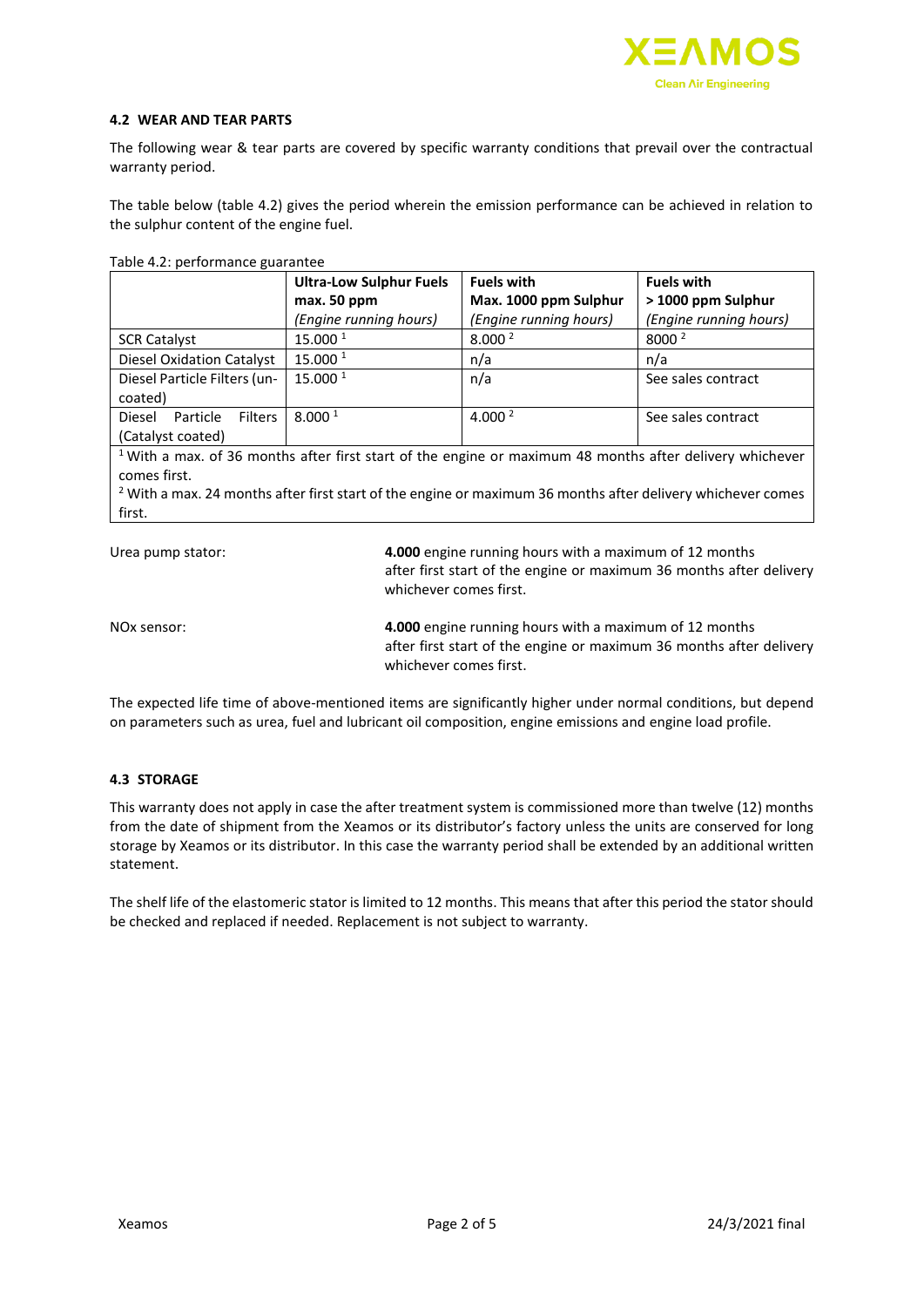

### **4.4 INSTALLATION AND OPERATION**

The warranty is only valid if the DPF system is installed, connected, commissioned and serviced according the instructions provided by Xeamos, and by its qualified engineers.

*With respect to operation (functionality or life-time) of the Xeamos system the warranty is void, if:*

- 1. the engine runs on another fuel as specified in the contract.
- 2. another urea type or quality is applied as specified in the contract.
- 3. any modifications are made to the engine that will affect the exhaust emissions, flow or temperature.
- 4. additives are mixed with the engine's fuel without written permission from Xeamos.
- 5. the engine is idling for multiple hours continuously the engine-on time or when the engines are turned on and off repeatedly preventing the exhaust gases from reaching a minimum temperature
- 6. the exhaust gases contain excessive amount of particles due to poor fuel injectors, poor fuel quality, or faulty engine parts.
- 7. the engine has excessive lubricant oil consumption
- 8. the system is deployed on another engine type or certification than specified.
- 9. the exhaust temperature is higher than specified in the sales contract.
- 10. external input signals (engine load, running contact) are not available or reliable.
- 11. alarms generated by the after treatment system are ignored.
- 12. the maximum concentration of poisonous elements, not applicable EN590 and DMA (ISO 8217 2012) fuels. A list of poisonous elements can be provided by Xeamos on request.

Note: Always consult Xeamos or its authorized dealer in case of doubt or questions or for written approval with regards to deviating conditions or situations.

*With respect to Installation and Maintenance of the Xeamos system, the warranty is void, if:*

- 1. there is mechanical damage caused by external factors
- 2. there is damage to electrical components caused by installation errors by other personnel than Xeamos or its authorized dealer.
- 3. Xeamos installation- and operating instructions are not obeyed, such as faulty electrical wiring, incorrect power supply voltage, mechanical damage, excessive ambient temperatures, etc.
- 4. a failure is directly or indirectly caused by ignoring an advise for a corrective action by a Xeamos commissioning or maintenance engineer.
- 5. the maximum specified mechanical forces on supports or flanges are exceeded, or if the supports do not allow for sufficient thermal expansion or vibration damping.
- 6. sensitive parts, such as controller panels and junction boxes are exposed to strong vibrations.
- 7. any part is damaged by excessive temperatures due to poor or insufficient thermal insulation of the DPF system or exhaust system.
- 8. diesel particle filters are cleaned by non-authorized personnel.
- 9. modifications to the system are done without written approval by Xeamos or its authorized dealer.
- 10. the damage is not detrimental to function or compromising safety.

## **4.5 SOUND ATTENUATION**

The specified sound attenuation of Xeamos After Treatment systems is based on expertise and best engineering practices. However, as the acoustic performance of Xeamos systems also depends on the geometry of the inand outlet exhaust piping as well as the downstream dry or wet exhaust system, Xeamos cannot be held accountable for the overall acoustic performance in case up- or downstream piping or components are not engineered or supplied by Xeamos.

# **4.6 EMISSION PERFORMANCE**

Emission performance are guaranteed for a period of, see table 4.2.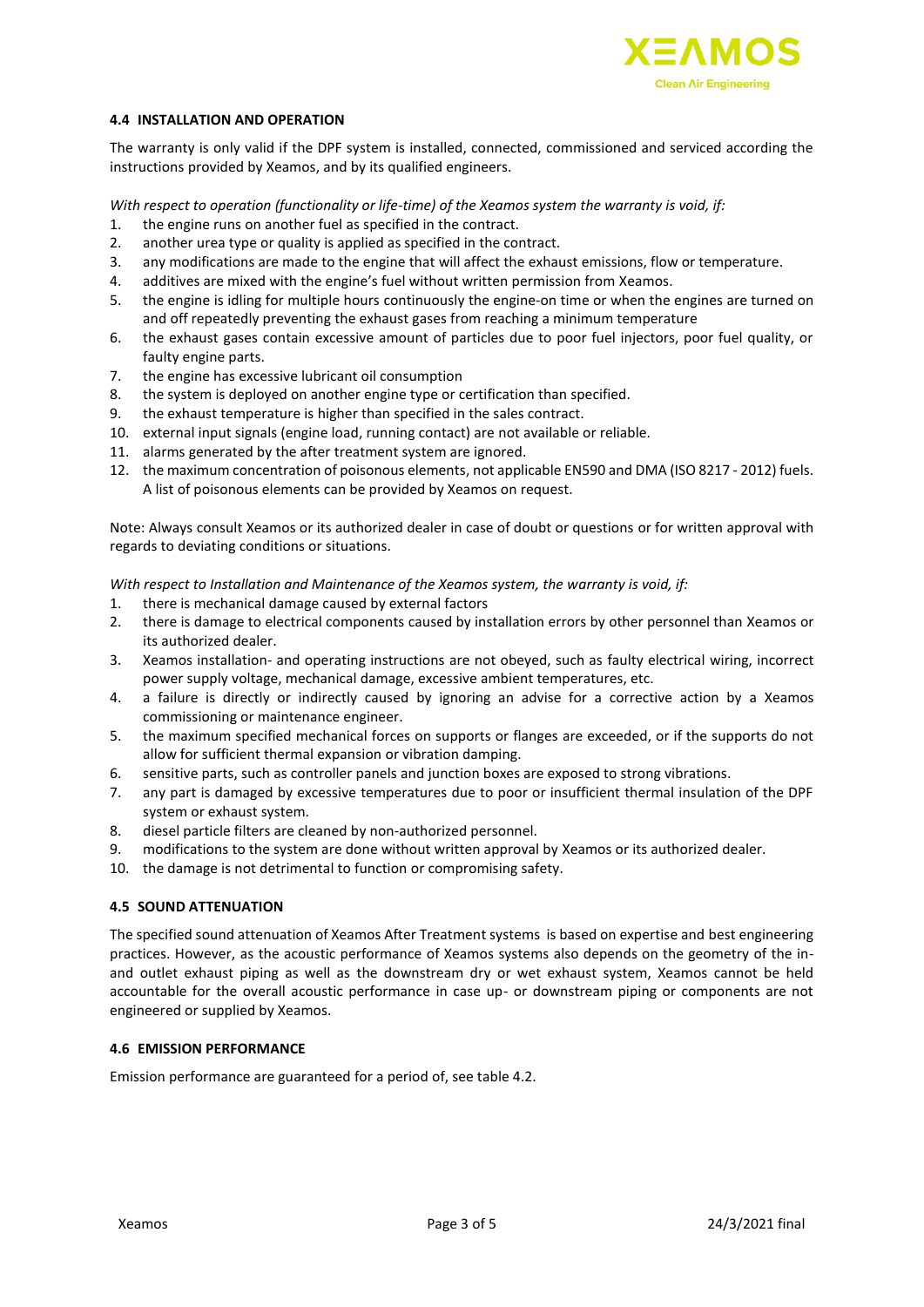

# **4.7 ACCESSIBILITY**

This warranty does not cover costs incurred in gaining access to the After Treatment system; i.e., overcoming physical barriers such as walls, fences, floors, decks or similar structures impeding access to the After Treatment system, rental of cranes or similar, or construction of ramps or lifts or protective structures for After Treatment system removal and reinstallation. In any case any overtime labour requested by the end user shall be charged to end user.

### **5. END-USER OBLIGATIONS**

The End user shall keep records regarding repairs, checks, part replacement and other relevant information.

In the case of a warranty claim where excessive oil consumption is considered as a possible cause of the defect, End-user must submit adequate records of the oil consumption for investigation by Xeamos.

In the case of a warranty claim where poor or wrong lubricant oil is considered as a possible cause of the defect, end user shall submit a bunker note showing the type and chemical analysis of the lubricant oil for investigation by Xeamos.

In the case of a warranty claim where poor or wrong type of fuel is considered as a possible cause of the defect, End user shall submit a bunker note showing the type and chemical analysis of the fuel oil for investigation by Xeamos. Xeamos reserves the right to have the catalyst and fuel examined by a third party for a root cause analysis in case of premature failure of catalyst or particle filters.

If the supplied after treatment system is delivered under IMO Tier III compliance according to the MARPOL Annex VI regulation 13, any modification to the after treatment system or the engine shall be subject to approval from Xeamos or its authorized dealer.

Measurements and application tests are performed during start-up & commissioning to verify if the maximum back pressure does not exceed the maximum value as specified by the engine manufacturer. It is end users' obligation to ensure that during operation the back pressure in the exhaust line is not increased due to obstruction or closure of exhaust valves or outlet.